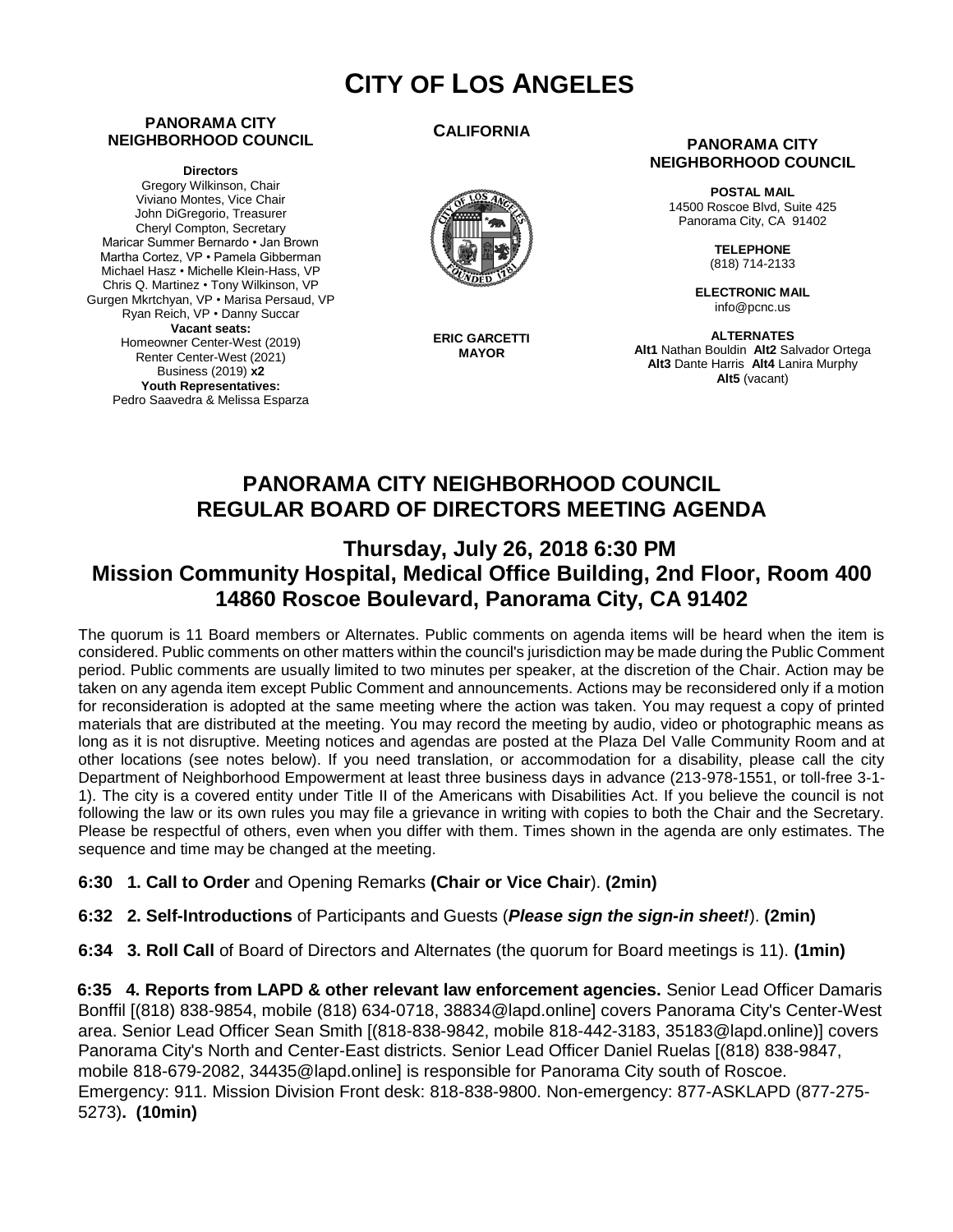#### **6:45 5. Various elected officials and government agencies/departments will report, discussion, and receive community input (short Q&A as time permits).**

#### **LOS ANGELES CITY COUNCIL DISTRICT 6**

Councilwoman Nury Martinez is represented in Panorama City by Andres Sandoval (Andres. Sandoval@lacity.org). Area Director is Lorena Bernal (Lorena.Bernal@lacity.org). The district field office is located at 9300 Laurel Canyon Blvd., 2nd Floor, Sun Valley, CA 91331; 818-771-0236.

#### **LOS ANGELES CITY MAYOR'S OFFICE**

Mayor Eric Garcetti is represented in the East Valley by Area Representative, Jaqueline Serrano (cell 213-910-9104 or Office: 818-778-4990. Jaqueline.Serrano@lacity.org). The Mayor's San Fernando Valley office is located in the Van Nuys City Hall, 14410 Sylvan Street, Van Nuys, CA 91401.

#### **LOS ANGELES UNIFIED SCHOOL DISTRICT, DISTRICT 6**

Our LAUSD School Board Member is Kelly Gonez. Cara Onofre is her local representative. (Main (213) 241- 6388 Mobile (818) 389-9216, cara.onofre@lausd.net). The District 6 office is located at 9945 Laurel Canyon Blvd, Pacoima, CA 91331.

#### **LOS ANGELES COUNTY SUPERVISORIAL DISTRICT 3**

Supervisor Sheila Kuehl (Sheila@bos.lacounty.gov, 213-974-3333) is located at 821 Kenneth Hahn Hall of Administration, 500 West Temple Street, Los Angeles, CA 90012. Supervisor Kuehl is represented locally by Valley District Director, Benita Trujillo (818-901-3831, btrujillo@bos.lacounty.gov). The San Fernando Valley District Office is located at 7555 Van Nuys Boulevard, Suite 1, Van Nuys, CA 91405.

#### **CALIFORNIA ASSEMBLY DISTRICT 46**

Assemblymember Adrin Nazarian represents us in a district that runs from North Hills and Panorama City south to Studio City and the Hollywood Hills. His field office is located in the State Office Building at 6150 Van Nuys Blvd., Suite 300, Van Nuys, CA 91401. His Field Representative for Panorama City is Vanessa Carr - Vanessa.Carr@asm.ca.gov and 818.376.4246

#### **CALIFORNIA SENATE DISTRICT 18**

District 18 State Senator Bob Hertzberg maintains a field office in the State Office Building at 6150 Van Nuys Blvd., Suite 400, Van Nuys, CA 91401 (818-901-5588). His Field Deputy for Panorama City is Eveline Bravo-Ayala (evenline.bravo-ayala@sen.ca.gov). The District Director is Barri Worth Girvan (Barri.Girvan@sen.ca.gov).

### **CALIFORNIA CONGRESSIONAL DISTRICT 29**

Congressman Tony Cardenas' District Office is located at 9612 Van Nuys Blvd., #201, Panorama City, CA 91402 (818-221-3718). He is represented in Panorama City by District Director Gabriela Marquez Gabriela.Marquez@mail.house.gov or by phone at 818-221-3718.

### **DEPARTMENT OF NEIGHBORHOOD EMPOWERMENT (DONE)**

DONE's is located at 14410 Sylvan St. 4th Floor, Van Nuys, CA 91401. Office phone is: Office | 818-374- 9898 Fax | 818-374-9877. Jose Galdamez is our designated liaison and can be emailed at jose.galdamez@lacity.org Our city funding representative is Ms. Shawna Dungo directly at shawna.dungo@lacity.org or general line Clerk.NCFunding@lacity.org or (213) 978-1058.

### **DEPARTMENT OF RECREATIONS AND PARKS (Panorama City Rec. Center)**

Panorama City Rec Center is located at 8600 Hazeltine Ave., Panorama City, CA 91402, (818) 893-3401, Adria Deliberto is the Rec Center's Director and can be reached at panorama.recreationcenter@lacity.org

# **7:00 6. Public Comment and Announcements** (*Please limit to two minutes per speaker.***)** Public

comment on agenda items will be heard at the time the item is considered. **(10 min)**

### **7:10 7. Discussion and possible action to appoint any interested qualified stakeholders to any appropriate vacant board seats. (5 min)**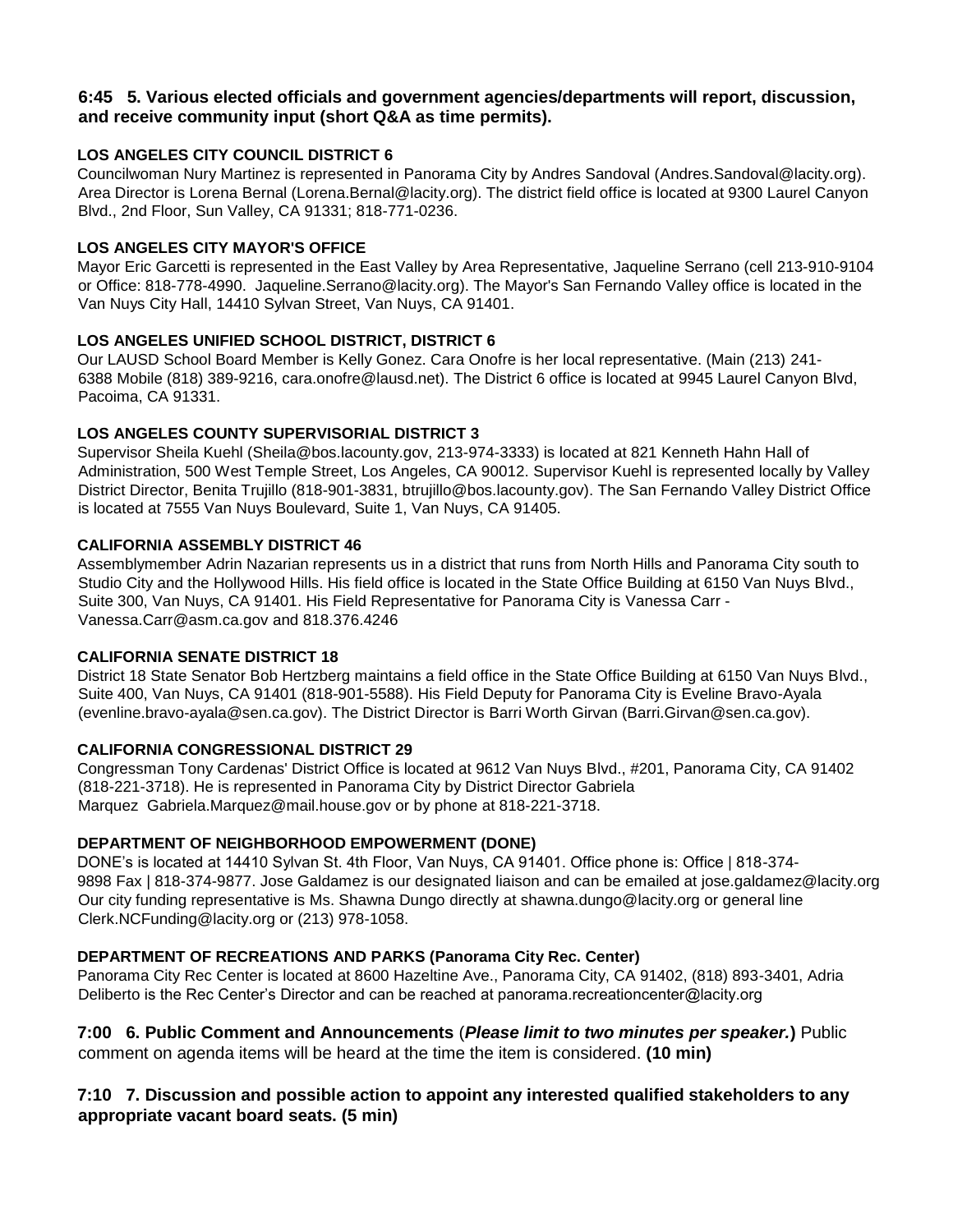Candidates must present documents to the Secretary that prove their identity and a "stake" in the Neighborhood Council, as required by each seat. Examples: a Driver's License, Consular Card or Student ID will prove identity. A Driver's License with a current address will also prove that a person lives within the council boundaries. However, the district seats are specific to either "homeowner" or "renter". For this reason, homeowners must present a recent mortgage statement or a tax bill, and renters must present a recent rent receipt or a lease. Business seats require a business card with a local address, a Business Tax Registration Certificate, or some other indication that the person works (including volunteer work) or operates a business within the council boundaries. Community Interest stakeholders (for an Unlimited At-Large seat) must provide a document that proves a substantial and ongoing interest within the boundaries, which is often evidenced by membership in a local organization. (No Unlimited At-Large seat is open at this time. However, Community Interest stakeholders can be appointed to either of the vacant Alternate positions.) Signed letters from responsible parties can also be provided. The Secretary will determine the adequacy of the candidate's documentation. No actual documents will be kept and interested stakeholders are only required to show the document for verification.

Youth Representatives to the Board has been specified in the council's bylaws until it was inadvertently omitted by the Department of Neighborhood empowerment when the Department reorganized the existing bylaws to fit a new standard Table of Contents. The council has continued to appoint at least one Youth Representative for a one-year term. Although this position is currently filled, the Board could decide to add another Youth Representative. A Youth Representative is a voting seat. This is a position that allows youth to express opinions on council issues.

**7:15 8. Notation and possible correction (through documentation) of the list of Board members who may not vote on matters (financial or otherwise) because they have not completed the required training.** DONE requires two classes to vote: (1) the Ethics and Open Government course required by state law for all public officials in California within two years of their election or appointment and every two years thereafter – required to vote on any matter, and (2) basic funding training for neighborhood council Board members to vote on financial matters. DONE also requires all Board members to have signed they have received a copy of the Code of Conduct. While not required to vote any Board member who does not sign the acknowledgment of receipt will be removed from the Board by DONE. All three of these requirements can be met with online courses available at EmpowerLA.org **(5 min)** 

**7:20 9. Special Guest: Carlos Hernandez, from LADOT (Los Angeles Dept. of Transportation) will be providing an update on the Vision Zero project. One of the six streets selected for the initial program is Roscoe Boulevard from Woodman Avenue to the 405 Freeway. The project started in June 2018; construction will be continuous in sections/phases until completion in July 2019. The project will improve the streets and sidewalks while installing green infrastructure, enhancing and increasing public safety along Roscoe Blvd. [15 min]**

**7:35 10. Discussion and possible action regarding opening a PCNC Instagram account for outreach and community information purposes. (10min)**

**7:45 11. Discussion and possible action regarding recommendations from Outreach and Rules Committees for the submission of the worksheet for the 2019 PCNC elections, which must be returned to the City Clerk by 8/1/2018. (10 min)**

**7:55 12. Discussion and possible action regarding the Neighborhood Council System Reforms city council motion (CF 18-0467). This motion is a vast omnibus motion that will have significant changes to and affects on the NC system in Los Angeles. There are 12 separate proposals in CF 18-0467. On July 16, Councilmember David Ryu announced that he is extending the deadline for comments on his motion for 45 days. The new deadline for Community Impact Statements and comments from the public on CF 18-0467 is on or about Tuesday, October 9. Possible actions**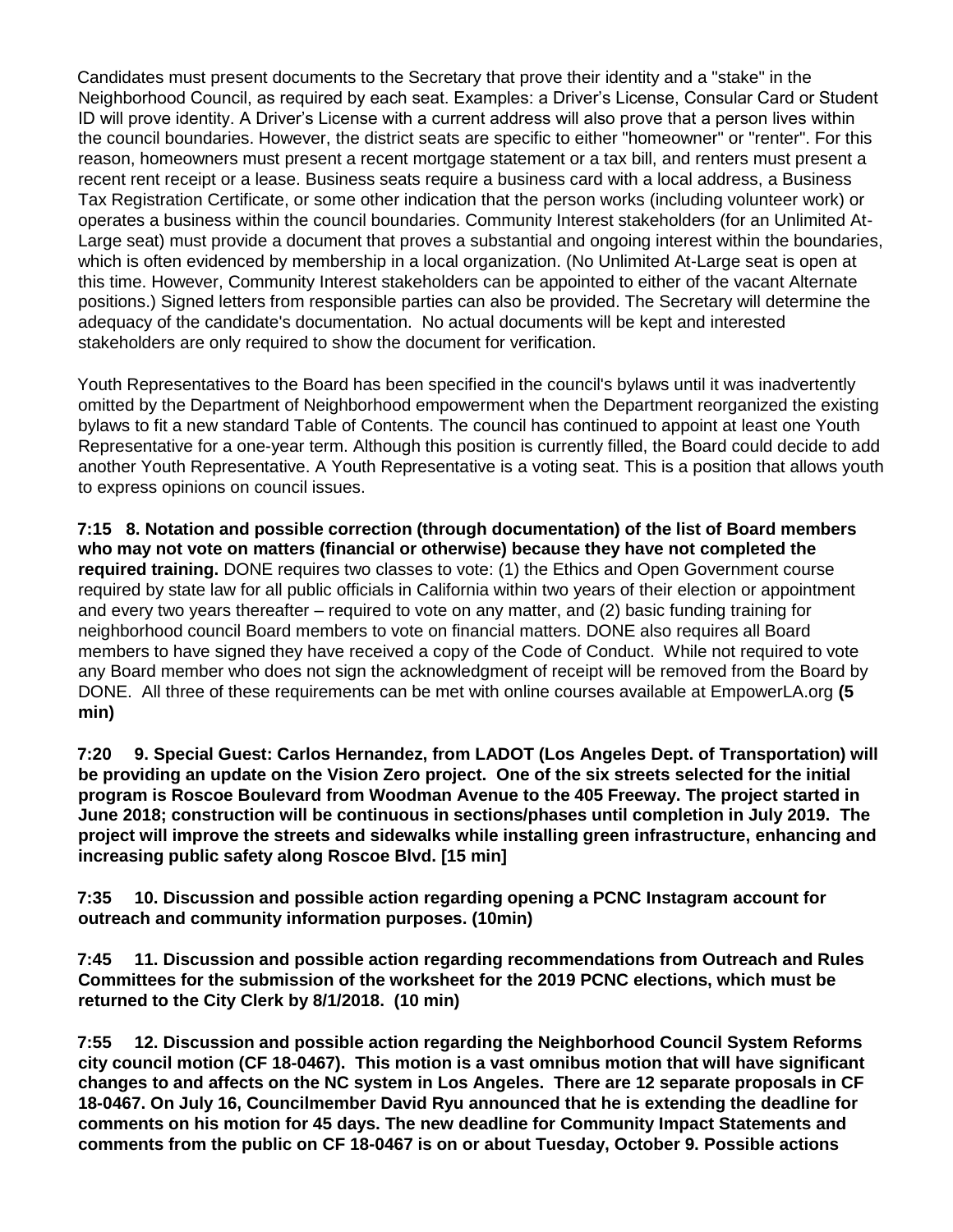**including filing a Community Impact Statement. (20 min)**

**8:15 13. Discussion and motion to approve and certify the PCNC's Inventory list is correct and complete, containing all items in the possession of PCNC; as reported to the Department of Neighborhood Empowerment during Fiscal Year 2017-2018. (10 min)**

**8:25 14. Discussion and possible action regarding reimbursement for board member Martha Cortez to pay for food and drinks for recent Movie Night, CPR Class, and Public Safety Committee meeting of up to \$220.65. Receipt to be provided at the board meeting. (5 min)**

**8:30 15. Discussion and possible action regarding reimbursement for board member Greg Wilkinson to pay for Pizza and drinks for June 2018 board meeting of up to \$70.14. Receipt to be provided at the board meeting. (5 min)**

**8:35 16. Discussion and possible action regarding reimbursement for board member John DiGregorio to pay for Pizza for July 2018 board meeting of up to \$83.26 plus up to \$20 for drink. Receipt to be provided at the board meeting. (5 min)**

**8:40 17. Discussion and possible action regarding review and approval of new PCNC website design. Outreach chair to provide website walk through. (15 min)**

**8:45 18. Discussion and possible action regarding reapproval up to \$3,000 of 4imprint spiff/merchandize order. The order was placed but due to the city turning the payment card off for year of year the order was not paid for on time. The PCNC is obligated to pay for the order so we need to reauthorize the funds from this year's budget. (10 min)**

**9:00 19. Discussion, nomination, and selection of Committees to include adding new Committee Chairs or new members to each committee. Also includes 2-minute report form each committee. The current committees are listed below. (10 min)** 

| <b>STANDING COMMITTEES</b>                                                           |                                    |                                                       |           |                                                       |                                           |
|--------------------------------------------------------------------------------------|------------------------------------|-------------------------------------------------------|-----------|-------------------------------------------------------|-------------------------------------------|
|                                                                                      | <b>Chair</b>                       | <b>Email</b>                                          | Date/Time | Location                                              | <b>Notes</b>                              |
| Commerce                                                                             |                                    |                                                       | TBD       |                                                       | Needs additional<br>members for quorum    |
| Finance                                                                              | Gurgen Mkrtchyan                   | gurgen@ympklaw.com                                    |           |                                                       |                                           |
| Land Use                                                                             | <b>Tony Wilkinson</b>              | lawilkinson@acm.org                                   |           |                                                       | Land Use & Mobility<br>meet jointly       |
| Outreach                                                                             | Marisa Persaud                     | Manther1222@yahoo.com                                 |           |                                                       |                                           |
| <b>Rules</b>                                                                         | Cheryl Compton                     | ComptonPCNC@gmail.com                                 |           | Plaza Del<br>Valle, Liz<br>Galan<br>Community<br>Room |                                           |
| <b>SPECIAL COMMITEES</b>                                                             |                                    |                                                       |           |                                                       |                                           |
|                                                                                      | Chair                              | Email                                                 | Date/Time | Location                                              | <b>Notes</b>                              |
| City Life                                                                            | John DiGregorio                    | johndPCNC@gmail.com                                   |           |                                                       | City Life & Public Safety<br>meet jointly |
| Mobility                                                                             | Michelle Klein-<br>Hass            | mkh.pcnc@gmail.com                                    |           |                                                       | Land Use & Mobility<br>meet jointly       |
| <b>Public Safety</b>                                                                 | Martha Cortez                      | Martha.Cortez.PCNC@gmail.com                          |           |                                                       | City Life & Public Safety<br>meet jointly |
| Education                                                                            | Ryan Reich                         | ryan.reich@gmail.com                                  |           |                                                       |                                           |
| Youth                                                                                | John DiGregorio &<br>Martha Cortez | johndPCNC@qmail.com &<br>Martha.Cortez.PCNC@gmail.com |           |                                                       |                                           |
| $\sim$ Please contact the Chairs if interested in participating on committees $\sim$ |                                    |                                                       |           |                                                       |                                           |

**9:10 20. Discussion and possible action to remove any board member(s) that have violated Article V, section 7 "Absences" of the PCNC By-Laws. Pursuant to this section any board member that has two (2) consecutive absences or three (3) absences within a six (6) month period for regularly**